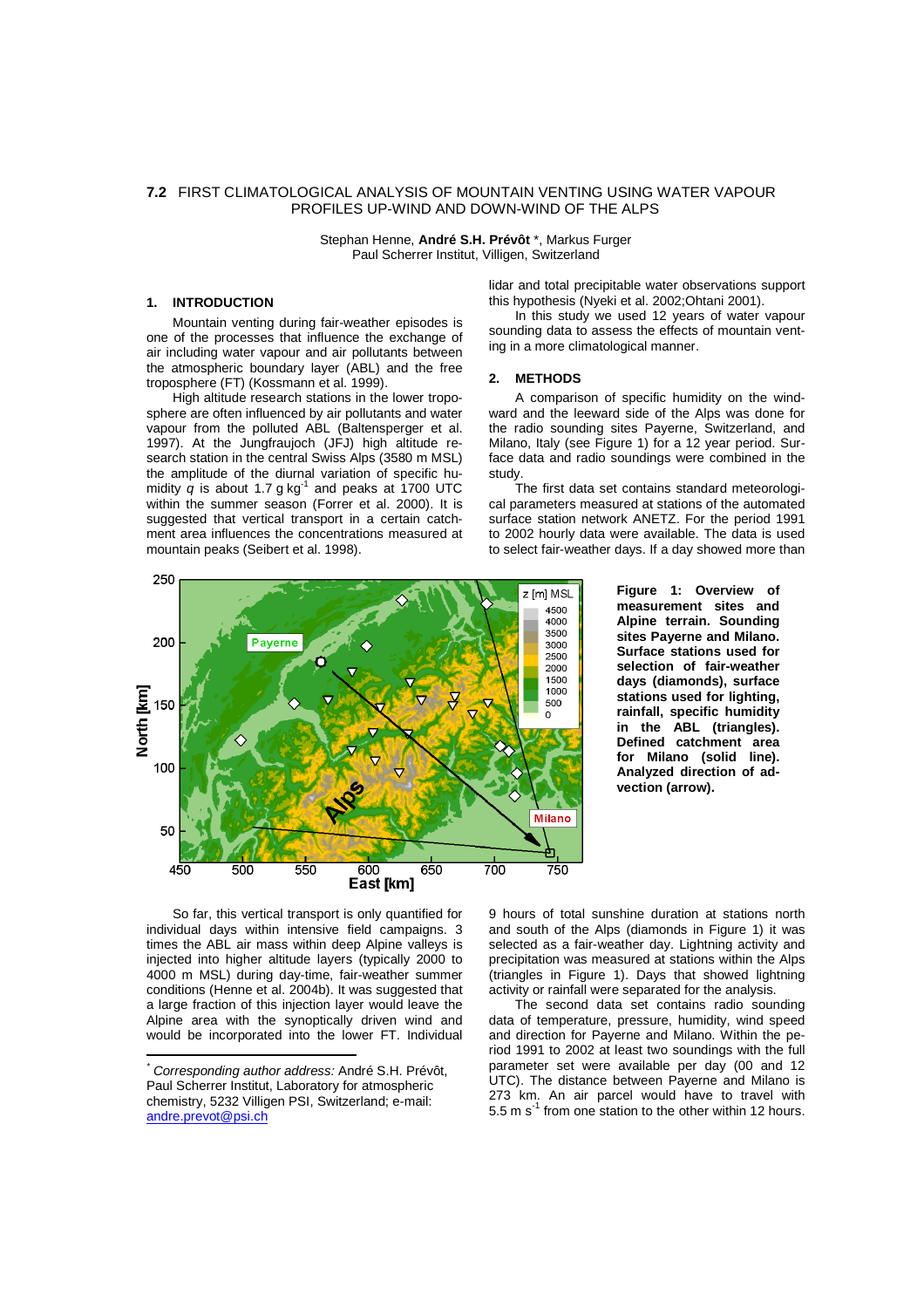The sounding data was analysed in vertical bins of 100 m thickness for each fair-weather day. Specific humidity at altitudes that showed advection from Payerne towards Milano (dd  $\pm$  35°, ff < 10 m s<sup>-1</sup>) was averaged for all selected cases.

### **3. RESULTS AND DISCUSSION**

Figure 2 shows vertical profiles of specific humidity for advection from Payerne, 12 UTC, towards Milano, 00 UTC (12 hours later). Specific humidity increased significantly (probability of error < 0.05) from Payerne towards Milano within a layer from 2400 – 4100 m MSL that includes about 80 cases. Specific humidity at Payerne itself increased only slightly within this layer. The average wind speed in this layer fulfilled the lagrangian requirement. Below 2400 m MSL direct flow from Payerne towards Milano was rather seldom.



**Figure 2: Vertical profiles of specific humidity q for fair-weather days, as measured in Payerne, 12 UTC (mean: solid green line, median at significant levels: green symbols), Milano, 00 UTC (red line and symbols), and Payerne, 00 UTC (dashed green line).**

Thermal air flow is approximately active from 9 to 17 UTC in the Alps on fair-weather days during summer. An air parcel that arrives at 00 UTC over Milano therefore receives thermal plumes of ABL air injections over mountainous terrain from 13 – 17 UTC. An air parcel travelling with the same speed, but arriving at 12 UTC in Milano would not be influenced by thermal injections.

In the second case (night-time advection) specific humidity did not increase from Payerne to Milano for the same selection of fair-weather days (not shown).

The fraction of boundary layer air that reached a certain altitude was calculated by using the concept of relative increase (Prevot et al. 2000) for specific humidity observed in the Alpine ABL, the windward and lee side sounding. About 30 % of the air within the altitude range 2500 – 2500 m MSL originated from the ABL on fair-weather days with advection from Payerne towards Milano

Average potential temperatures  $θ$  (not shown) increased during day-time (12 – 00 UTC) transport from Payerne towards Milano by 2 K within the layer of significant specific humidity differences. Since injections and diabatic processes might be active in this altitude range, it was not possible to attribute the warming to adiabatic subsidence. Above 2500 m MSL θ increased less than 1 K. This corresponds to a downward motion of about 200 m within 12 hours if the warming was only caused by adiabatic subsidence. Therefore, we assumed that an air parcel returned to about its original altitude after crossing the Alps. Average relative humidity was lower than 40 % at the windward side and between 50 and 60 % in the lee, showing that diabatic warming due to condensation played only a minor role in the investigated cases.

A similar elevated layer of increased specific humidity in the lee of the Alps at Milano as observed on fair-weather days was also present in the average day-time profiles for the whole summer season (JJA). Only days with lightning, rainfall and high wind speeds were excluded.

Advection from Milano towards Payerne was very seldom. Only one summer day was suitable for the analysis of the day-time advection. It showed a broad layer with increased specific humidity in the lee side (Payerne in this case) sample, but no climatological conclusion can be drawn in this case.

### **4. CONCLUSION**

An increase in specific humidity was observed for day-time advection from Payerne towards Milano. No increase could be observed during night-time advection. Mountain venting is therefore hold responsible for the vertical transport. The observed elevated layers were above the ABL height as identified over the flatlands surrounding the Alps. Mountain venting therefore enhances export of ABL air to the FT.

The results of this climatological analysis agree well with findings from previous field campaigns. Mountain venting was found to be the most important process for humidity increase in the lower free troposphere in the lee of the Alps during the summer season. Continental pollution budgets are therefore influenced by this mechanism that is up to now not adequately represented in global chemistry transport models.

A more detailed description of our analysis was submitted to the Journal of Applied Meteorology (Henne et al. 2004a).